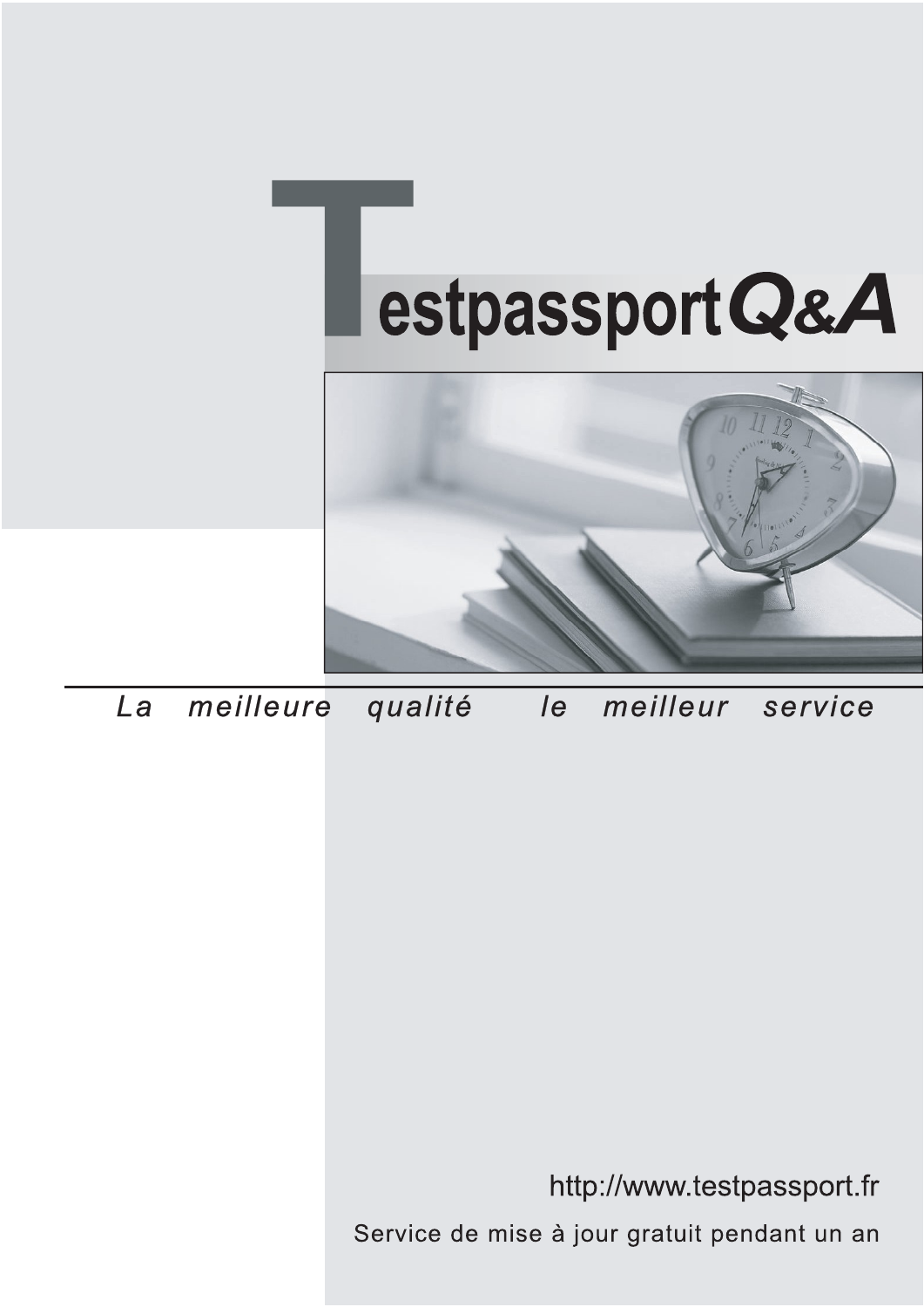# **Exam** : **C1000-015**

**Title** : IBM Business Process Manager V8.6 Application Development using Process Designer

# **Version** : DEMO